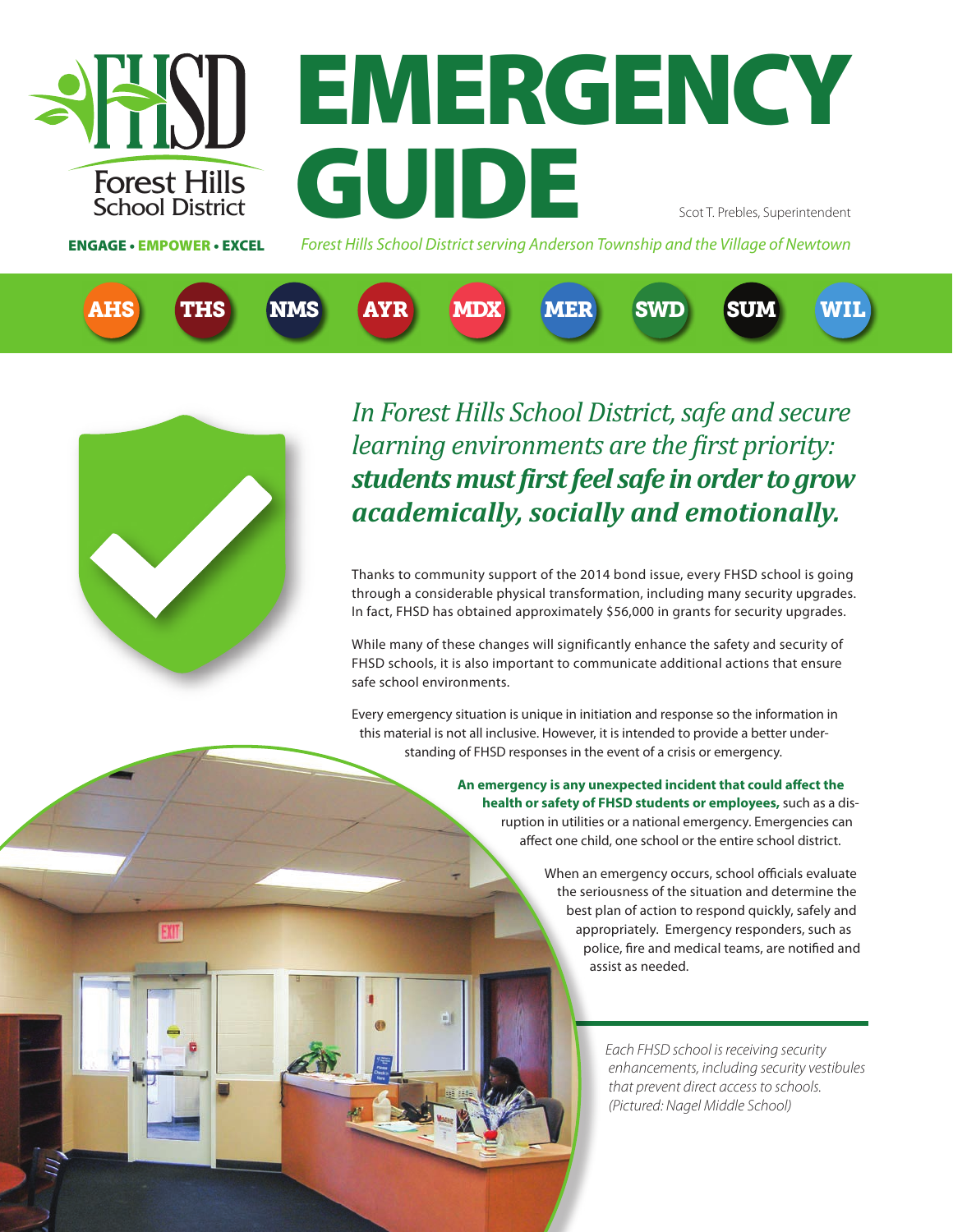# **EMERGENCY** RESPONSE

*Each Forest Hills school has an emergency preparedness plan outlining possible scenarios and responses that vary based on conditions and situations. The crisis management team, a team in each school that has emergency training, determines the best crisis response. In the event that the response includes an emergency student dismissal, it is important for parents to understand that students will be dismissed to parents once danger has passed.* 

#### The following are the most common response options:

#### • LOCKDOWN

A lockdown may be used in response to an event inside or outside of a building. During a lockdown, students are restricted to their classroom and are not released outside of the classroom until lockdown procedures have concluded.

#### • SHELTER-IN-PLACE

This protective action is enacted when an event takes place outside of the building and officials determine the safest course of action is to keep students and staff inside the building until the external event is resolved. During shelter-in-place, there could be student movement within the building, but students will not be released outside of the building until the shelter-inplace procedures have concluded.

## RESPONSE TO ACTIVE AGGRESSOR

FHSD students and staff in all buildings are trained three times each year in an emergency response process known as ALICE. Most often used in the event of an active aggressor, ALICE empowers students and teachers to ensure their personal safety.

It is important to remember that ALICE is not a linear progression and response actions are dependent upon the individual situation. Decisions are made by teachers and students to ensure their personal safety.

#### • EVACUATION

If it is unsafe for students and staff to remain inside the building, the building will be evacuated. Students and staff may remain on school grounds until the building is safe to re-enter or may be relocated to a safe location off of school property, depending on a variety of circumstances.

#### • EMERGENCY SCHOOL CLOSING

This procedure will take place when school officials determine students are safer at home than at school or trying to get to school. This most often occurs due to loss of utilities or a weather emergency.

If FHSD intends to send students home or evacuate from a particular location to another location, specific information will be communicated through a phone call to the parents of students in the affected building.

In any emergency situation, it is critically important school leaders and safety personnel can quickly respond. According to law enforcement and safety officials, it is important that parents wait for a call to pick up their children rather than rush to a site. Parents of students in the affected building will receive detailed information as soon as possible.

#### ALERT - Alert students and staff of an active aggressor

**LOCKDOWN** - Barricade a locked door with large objects (desks, chairs, shelves, etc.)

INFORM - Listen for communication, make informed decisions as to what action be should be taken

COUNTER - If confronted by an aggressor, attempt to distract or confuse in order to get away

EVACUATE - Leave the area if it is unsafe based upon all available information and observations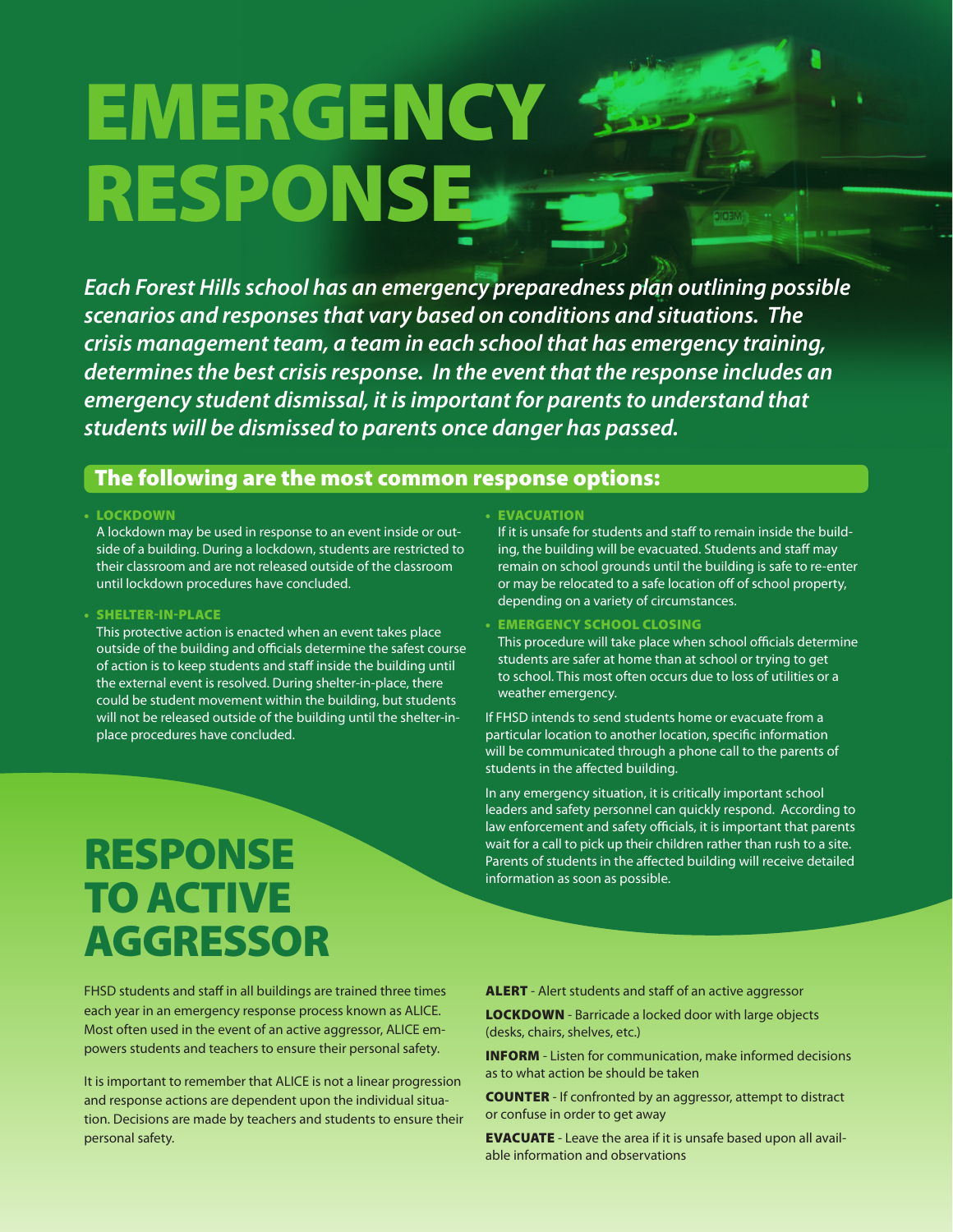## STUDENT RELEASE/STUDENT-PARENT REUNIFICATION

In the event of an emergency situation during which a parent chooses to remove his/her child from school, or that requires students to go home, FHSD will care for each student until a parent arrives or until it is safe to transport the student home using school district transportation. Be assured that no child will be left alone.

> In a **situational student release**, school officials determine that students and staff members need to temporarily evacuate a building but DO NOT need to close school or dismiss students. Parents who elect to remove students during the time of an evacuation will need to report to a designated area with photo ID to sign out students. Emergency contacts designated for student release by parents may also remove specific students from school with

a photo ID. For safety reasons, no other individuals are permitted to take students from a school.

**Reunification** occurs when school officials determine that students and staff members need to evacuate a building, close school and dismiss students. The closing of school may require that the students be relocated to a secondary location. If students are relocated to an off-campus reunifica-

tion site, a "gated reunification system" will be in place. Parents or emergency contacts will be required to pick-up students either on campus or from the secondary reunification location.

In the event of an **evacuation to another location**, parents of students in the affected building will receive a phone call with detailed information. Evacuation locations are not made public in advance so as not to jeopardize the efficiency or safety of the plan.

# **CRISIS** RESPINSE T

FHSD personnel are trained using the Traumatic Event Crisis Intervention Plan. TECIP is a school-based framework designed to meet the emotional and psychological needs of students and staff in the aftermath of a traumatic event.

### GATED REUNIFICATION SYSTEM

Students may only be released to a parent or emergency contact designated for student release. Photo identification is required.

#### Upon arrival at the reunification site, parents will:

- *1. Report to the parent check-in area*
- *2. Complete a reunification card*
- *3. Be escorted by a staff member to his/her child*
- *4. Sign the reunification card to ensure all students are accounted for and safe*

Details of safety plans and evacuation locations are not made public so as not to jeopardize the efficiency or safety of the plan. In the event of an evacuation to another location, parents will receive a phone call with detailed information.